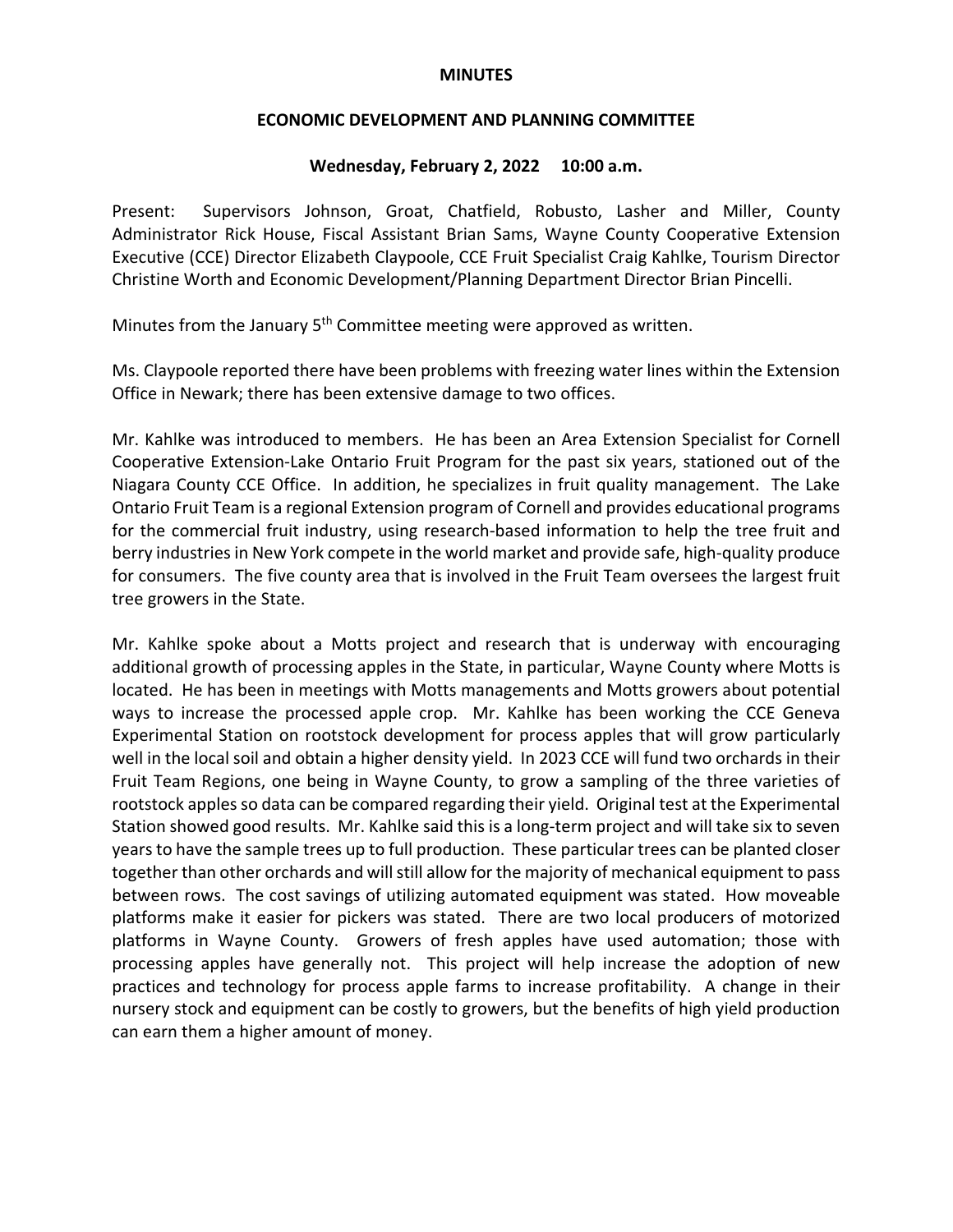# **PAGE 2**

The monthly activities report for the Tourism Department was distributed with the agenda. It included a list of meetings attended by Mrs. Worth and the Outdoor Recreation Coordinator. Mrs. Worth remains active with the County's Bi-Centennial Committee, the children's activity book is complete, and a press release was sent out about the two-year bicentennial calendar. Wayne County is working with Cayuga and Seneca County's on a birding app; it will highlight birding along the Erie Canal. Fourth Quarter Matching Funds reports are complete and have been sent to the State. A Sport Show was held this month in Syracuse, with others scheduled in February in Massachusetts and March in Hamburg, New York. Mrs. Worth reported she has filled the vacant clerical position in her Office. The County's Visitor Guide should go to graphic designer later this week.

A travel writer who was in Wayne County in August 2020 is currently writing another article and is planning to return this summer for future assignments.

The following transmittals were presented for the Economic Development and Planning Department:

--Authorization to bid a comprehensive housing study and amend the budget for this \$50,000 cost. The State will pay for 95% of this study with CDBG (Community Development Block Grant) funds. Approved 5-0.

--Authorization to bid a business park feasibility study and amend the budget for this expense. The State will pay half of the \$60,000 expense through an Empire State Development grant. Approved 5-0.

--Authorization to appoint Jean Johnson, Laverne Bliek and Daniel LaGasse to the Wayne County Water and Sewer Authority Board. Approved 5-0.

--Authorization to appoint Thomas Lyon as the County's Fair and Equitable Housing Officer. Approved 5-0.

--Authorization to appoint Duane Crandon, Zachary DeBadts and Jody Bender to the Wayne County Agricultural Board. Approved 5-0.

--Authorization to set a date for a public hearing for inclusion of land in a Certified Agricultural District. Approved 5-0.

--Authorization for the Chairman of the Board to sign a CDBG-CV grant application requesting up to \$3 million to establish local farm worker housing, public infrastructure and farmer safety improvements. Approved 5-0.

--Authorization to transfer \$902,819 from the general funds unassigned fund balance into the Industrial Site Fund. These funds are being rolled over from unutilized 2021 funding. Approved 5-0.